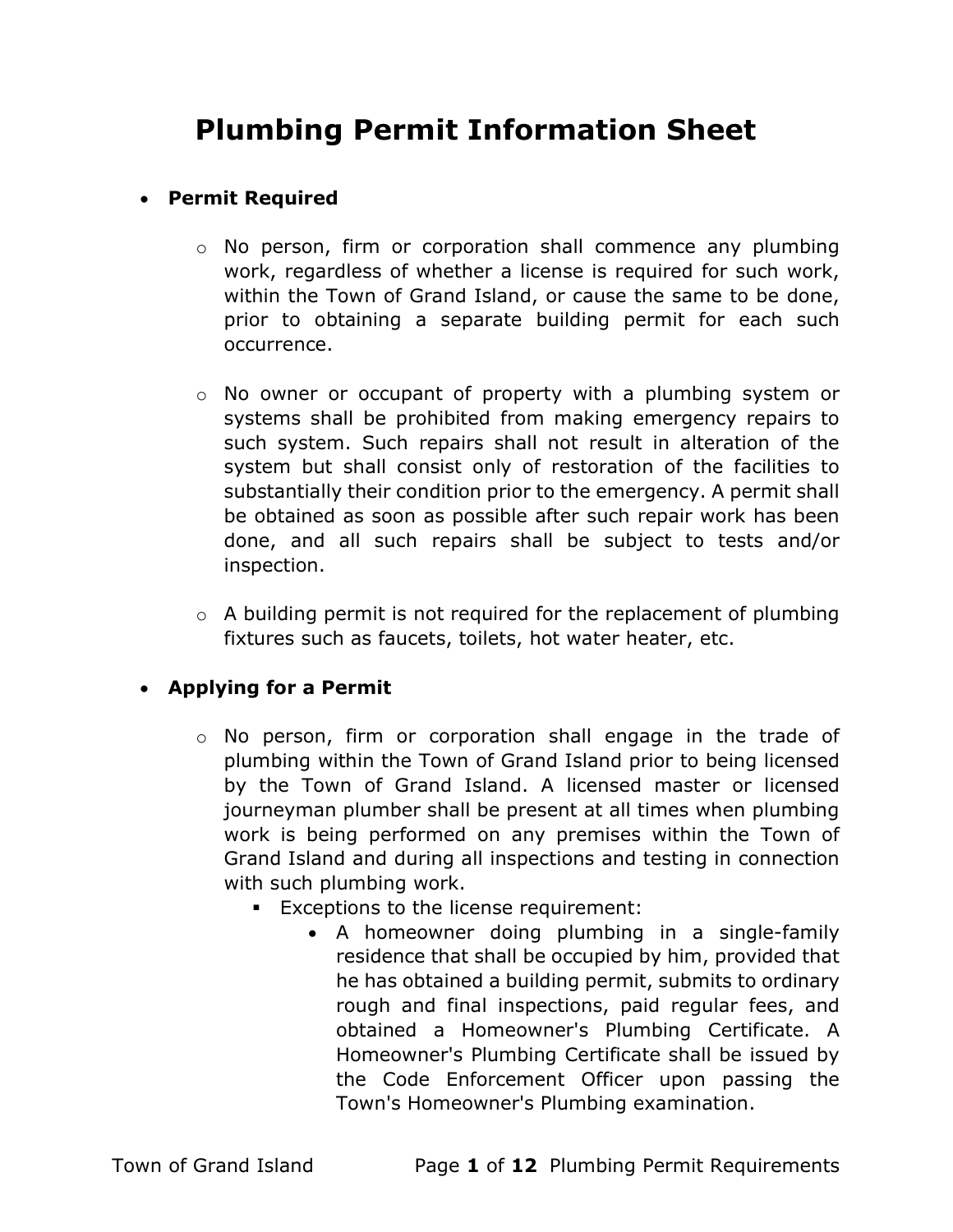- The installation of a fire-protection system, from the supply side of the point of backflow protection or fire pump into and/or throughout a structure. The portion of the fire protection system leading up to the initial backflow-prevention devices must be done by a licensed plumber. All work performed by fireprotection contractors shall be in compliance with all applicable laws, codes, and regulations and with current National Fire Protection Association and insurance industry standards. A contractor must have five years' experience in the field of fire-protection system installations to be deemed qualified to perform such work in the Town of Grand Island.
- The installation of lawn sprinkler systems that do not utilize the Town's water system as a source of water.
- The installation of private sewage disposal (septic) systems which are regulated by the Erie County Health Department.
- A homeowner installing a storm drainage system (conductor lines) on the homeowner's private residence.
- o The building permit shall be issued to the master plumber licensed in Grand Island or a qualified homeowner only.
	- **Insurance Requirements:** 
		- The licensed plumber performing the construction shall provide proof of liability insurance, workers compensation, and disability insurance by providing the following:
			- o Liability Insurance:
				- **Provide a Certificate of Insurance.**
			- o Workers Compensation:
				- **Provide either Form C-105.2, Certificate** of Workers' Compensation Insurance, or
				- Form SI-12, Certificate of Workers' Compensation Self-Insurance, or
				- Form CE-200, Certificate of Attestation for New York Entities with No Employees and Certain Out of State Entities, That New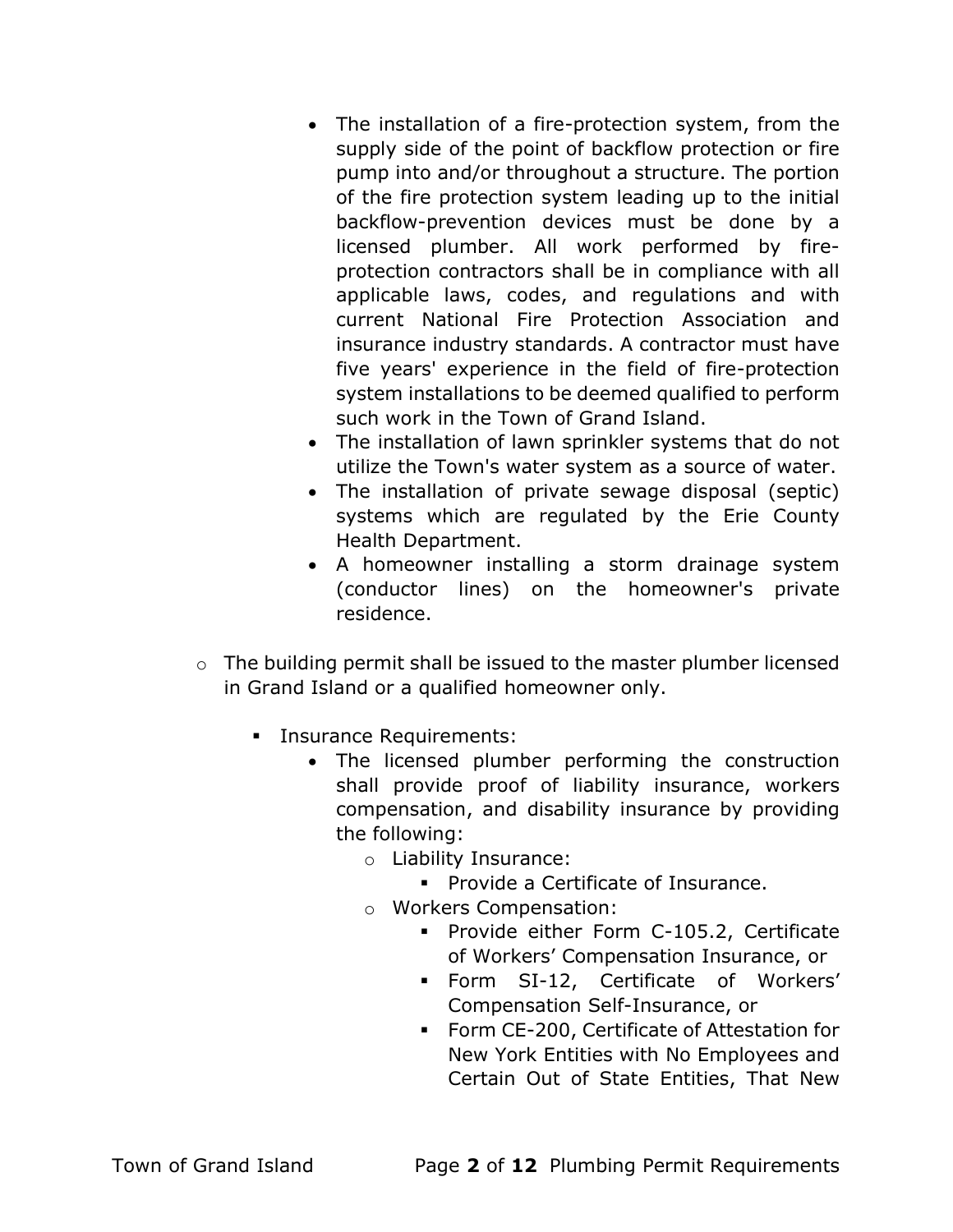York State Workers' Compensation Insurance Coverage is Not Required.

- o Disability Benefits:
	- **Provide either Form DB-120.1, Certificate** of Disability Benefits Insurance, or
	- Form DB-155, Certificate of Disability Benefits Self-Insurance, or
	- **Form CE-200, Certificate of Attestation for** New York Entities with No Employees and Certain Out of State Entities, That New York State Disability Benefits Insurance Coverage is Not Required.
- Homeowners performing the construction shall fill out an Affidavit of Exemption to Show Proof of Exemption of Workers Compensation Insurance.
- $\circ$  Allow up to ten (10) working days for the permit application to be reviewed. A staff member will contact you when the permit is ready or if additional information is required.

### Fees

| Fixture units (up to 19 units)                     | \$95.00              |
|----------------------------------------------------|----------------------|
| Fixture units (over 19 units)                      | \$5.00 per unit      |
| Building drain                                     | \$100.00             |
| Non-residential building sewer lateral             | \$150.00             |
| New home construction:                             |                      |
| 1 bath                                             | \$150.00             |
| $1\frac{1}{2}$ baths                               | \$160.00             |
| 2 baths                                            | \$170.00             |
| $2\frac{1}{2}$ baths                               | \$180.00             |
| 3 baths                                            | \$190.00             |
| $3\frac{1}{2}$ baths                               | \$200.00             |
| Residential water & sewer lateral (up to 200 l.f.) | \$150.00             |
| Residential water & sewer lateral (over 200 l.f.)  | \$30.00 per 100 l.f. |
| Conductor line installation/repair                 | \$100.00             |
| Lawn sprinkler                                     | \$90.00              |
| <b>Backflow devices</b>                            | \$90.00              |
| Misc. inspections                                  | \$90.00              |
| Re-inspection fee (inspection failed twice)        | \$75.00              |
| Site drainage (up to 200 l.f.)                     | \$125.00             |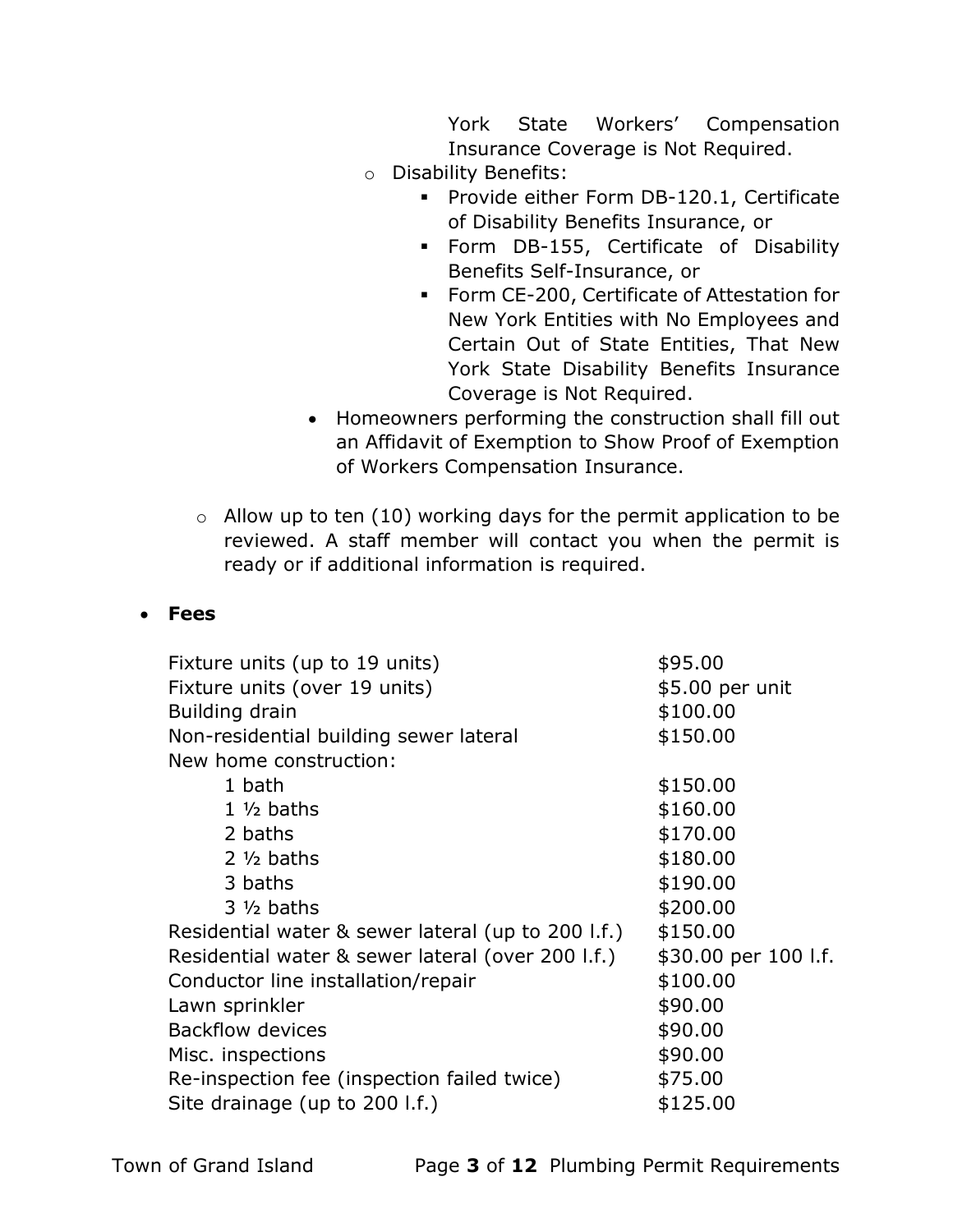Site drainage (over 200 l.f.)  $$30.00 \text{ per } 100 \text{ l.f.}$ Fire protection line (up to  $200$  l.f.)  $$125.00$ Fire protection line (over 200 l.f.)  $$30.00$  per 100 l.f. Backflow Prevention Test Report Filing Fee \$14.95

### Definitions

- o Backflow devices:
	- A backflow prevention device is installed on a residential home or commercial building water pipes that allows water to flow in one direction but never in the opposite direction. Its purpose is to prevent drinking water from being contaminated due to backflow.
- o Building drain:
	- Part of the lowest piping of a drainage system that receives the discharge from soil, waste, or other drainage pipes and conveys it to the building sewer three feet outside the building wall.
- o Water and sewer lateral:
	- The sewer service lateral is a pipe that takes an individual building's wastewater to the public sewer main in the street.
	- The water service lateral is the pipe that provides water from the water main in the street to a home or business. For residences, this pipe is usually 1 inch in size and runs from the water main into the home where the water meter is installed.
	- **These laterals are owned by the building or property owner.**
- o Conductor line:
	- A buried pipe conveying water from a building's roof drains, gutters, yard drains, and sump pump away from the building to an approved location.
- o Fire protection line:
	- A water service lateral that provides water from the public water main to a building's fire protection system, such as a fire sprinkler system.
- o Fixture Unit:
	- In plumbing, a Fixture Unit (FU) is a unit of measure, based on the rate of discharge, time of operation and frequency of use of a fixture, that expresses the hydraulic load imposed by that fixture on the sanitary plumbing installation. A Fixture Unit is not a flow rate unit but a design factor. A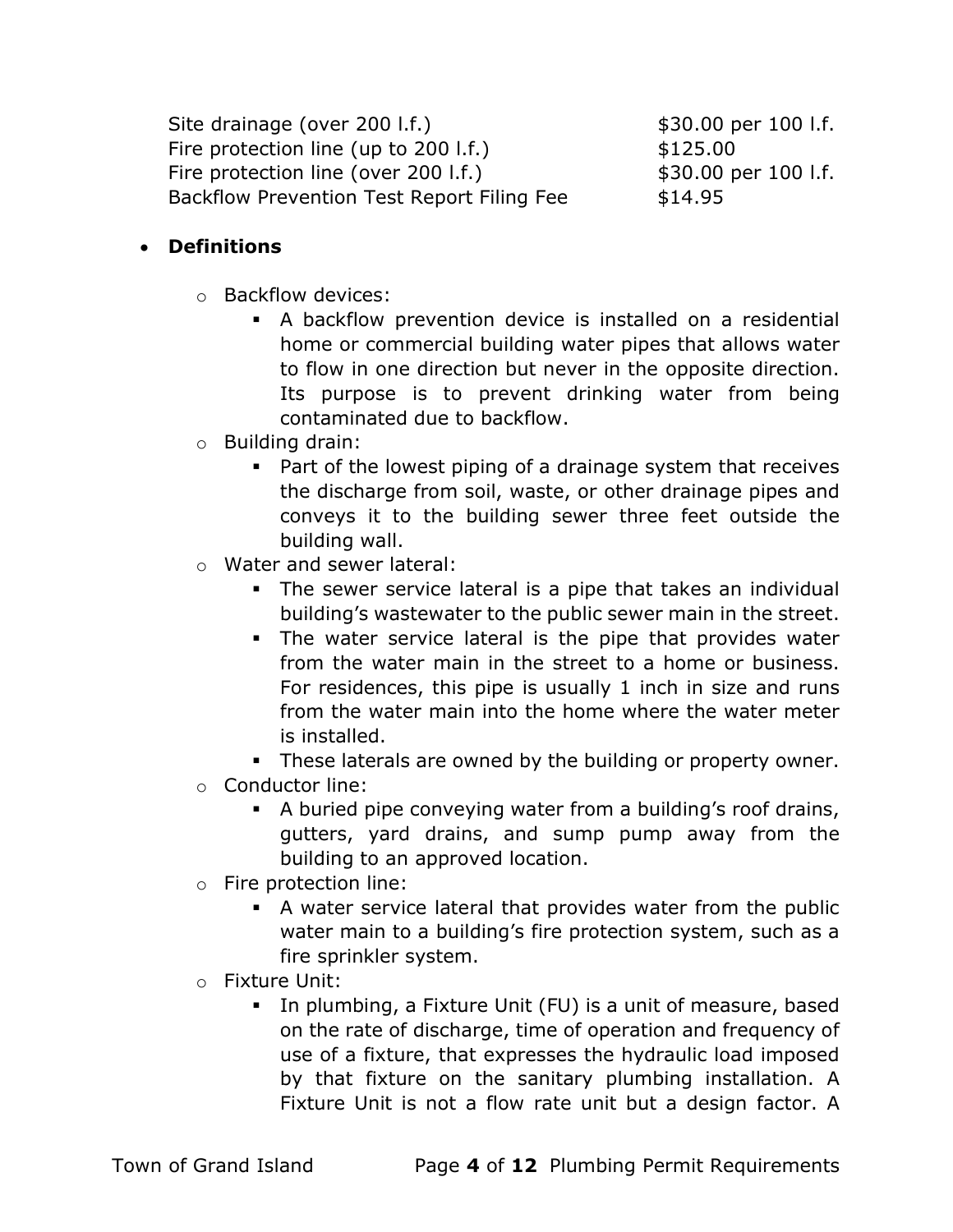fixture unit is equal to one cubic foot of water drained in a 1 1/4 pipe over one minute. One cubic foot of water is roughly 7.48 gallons. A Fixture Unit is used in plumbing design for both water supply and wastewater.

- o Lawn sprinkler:
	- Permanent underground system of pipes used for irrigation of residential or commercial lawns and landscaping elements.
- o Site drainage:
	- The removal of excess surface water or groundwater from a site. The water is collected by drain intake structures (such as yard drains, catch basins, and buried perforated drainpipe) and carried away by underground pipe. The system may include a detention or retention structure or discharge directly from the site in an approved location.

#### General Requirements

- o All exterior and interior plumbing shall be installed in accordance with the 2020 Plumbing Code of New York State.
- $\circ$  Call 811 for utility service identification seven (7) days prior to starting underground work.

### Requirements for Water Service

- o All pipes, meters and fixtures shall, at reasonable hours, be subject to inspection by the Town Engineer or his or her designee.
- $\circ$  Whenever a new service connection to a Town main is required, the owner must apply for a permit with the Town, pay the required fee in and have the service installed by a licensed Town of Grand Island plumber.
- o Whenever a new tap is required to the Town main, it will be the responsibility of the licensed plumber to excavate to the main in a manner that will allow Town crews to have safe access to the main for tapping. The Town will provide the corporation valve, tap the main and install such corporation for sizes 3/4 inch through and including two inches. All remaining work will be the responsibility of the owner. For service connections greater than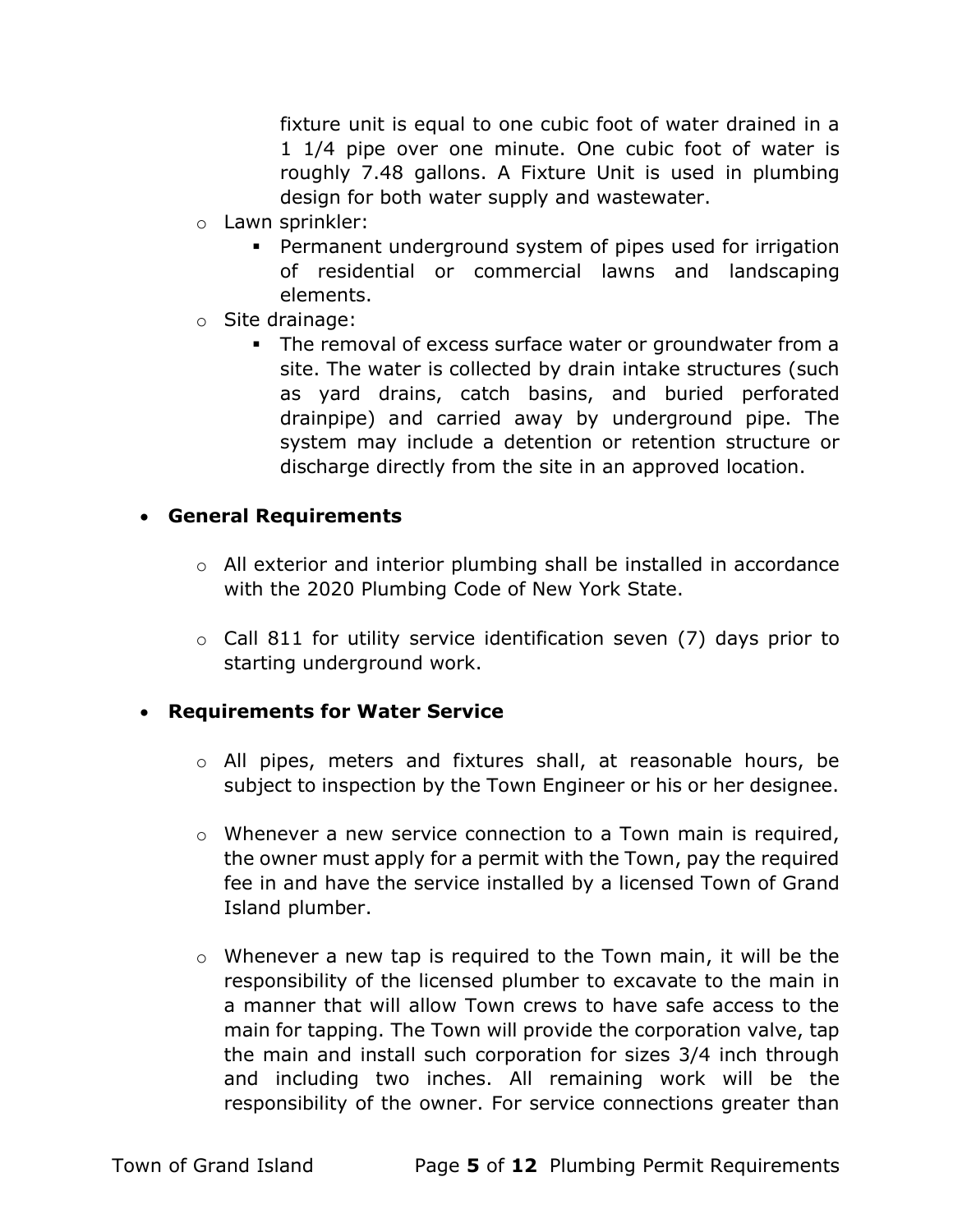two inches, the owner or his representative will be required to furnish all labor and materials and properly tap the main in a manner acceptable to the Town Engineer or his or her designee and/or the Code Enforcement Officer.

- o When application for a new tap is made and disconnecting the previous water service connection is required by the Town Engineer or his or her designee, the applicant shall be responsible for such disconnection and for the fee for inspection of such disconnection.
- o All water meters shall be owned by the property owner and purchased from and installed and maintained by the Town of Grand Island at prices set by Town Board resolution. The Town shall inspect and test meters from time to time as deemed necessary, or upon reasonable request from customers. Except pursuant to a contract whereby the property owner pays for the meters and is financially liable for use by sub-users, a master meter only will be used for apartment houses or related groups of buildings, and the Town will not furnish nor read auxiliary or submeters.
- o The Grand Island licensed plumber shall install a Ford KV43- 332W-NL Angle Key Meter Valve, 1 inch Pack Joint CTS Inlet x 3/4 inch Meter Swivel Outlet, Padlock Wink, No Lead or equivalent to be approved by the Town Engineer prior to the installation of the meter by the Town of Grand Island.
- o Plastic underground water piping shall have a continuous eighteen-gauge (or larger) copper tracer wire installed with and attached to the plastic water piping material at eight feet zero inches O.C. This wire shall extend from the service connection at the meter box to the curb stop valve that supplies the building served. This tracer wire shall terminate (in a visible location) 12 inches above ground at the water service curb stop valve.

### Requirements for Building or Sanitary Sewers

o Plastic underground sewer piping shall have a continuous eighteen-gauge (or larger) copper tracer wire installed with and attached to the plastic sewer piping material at eight feet zero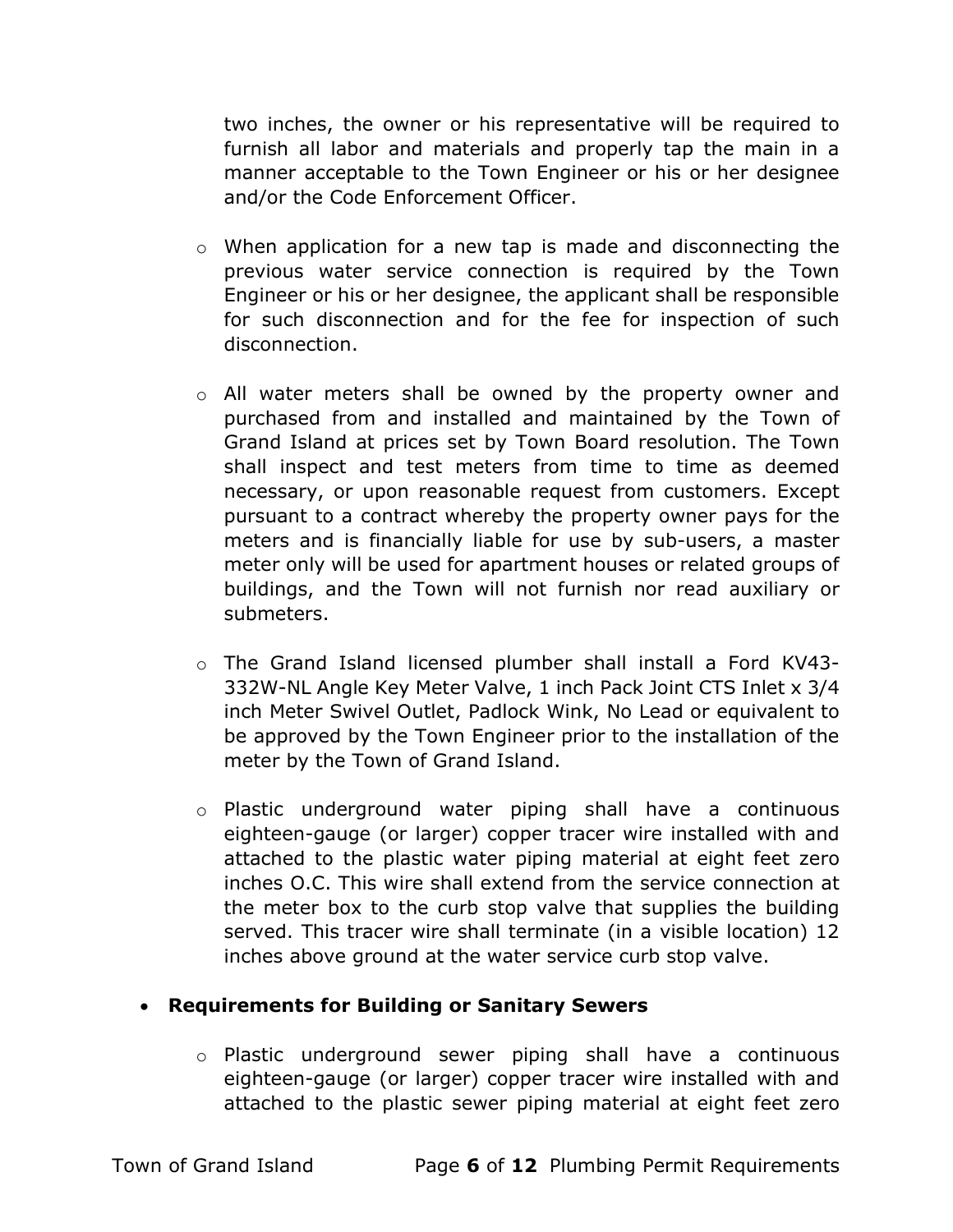inches O.C. This wire shall extend from the sewer pipe connection at the property or right-of-way line to the connection at the building drain. This tracer wire shall terminate (in a visible location) 12 inches above ground at the sewer/building drain connection.

- $\circ$  The slope of the sewers described in this section shall be 1/4 inch per foot unless special permission is obtained from the Code Enforcement Officer, but in no case is a slope less than 1/8 inch per foot acceptable.
- o The building sewer shall be brought to the building at a depth sufficient to afford protection from frost. It shall be laid at a uniform grade and in straight alignment insofar as possible. Changes in direction shall be made only with properly curved pipe and fittings. A plan shall be submitted to the Town Engineer's office when a road crossing is installed. A minimum four-inch pipe shall be used in all road crossings. Road crossings shall have a minimum cover of five feet and be carefully tamped and backfilled with select material. If such cover cannot be obtained, pipe shall be encased with six inches of concrete. Backfill above pipe shall be in accordance with the requirements of the appropriate highway authorities. A six-inch cleanout with a riser and cap shall be installed in the vicinity of the right-of-way line when a road crossing is installed. All approved building sewer pipe shall be bedded with a four-inch minimum compacted cushion of No. 1 or 1A broken stone under the pipe and up to the spring line and covered at least six inches over top with fine dirt and gravel by hand. Pipe shall be bedded carefully on the compacted materials so that it does not ride on bells or joints. Backfill shall be free from large stones. No slag material is to be allowed for house connections.
- o No footing drains, roof drains, basement floor drains, or other drains carrying surface water or groundwater shall be connected to the building or sanitary sewer. A sump pump shall be provided wherever required to carry groundwater and surface water to a natural outlet or storm sewer. Where any work is performed in a street or highway right-of-way, the owner or his agent shall first obtain a permit from the proper state, county, or Town highway authorities. Notice of request for inspection or final approval by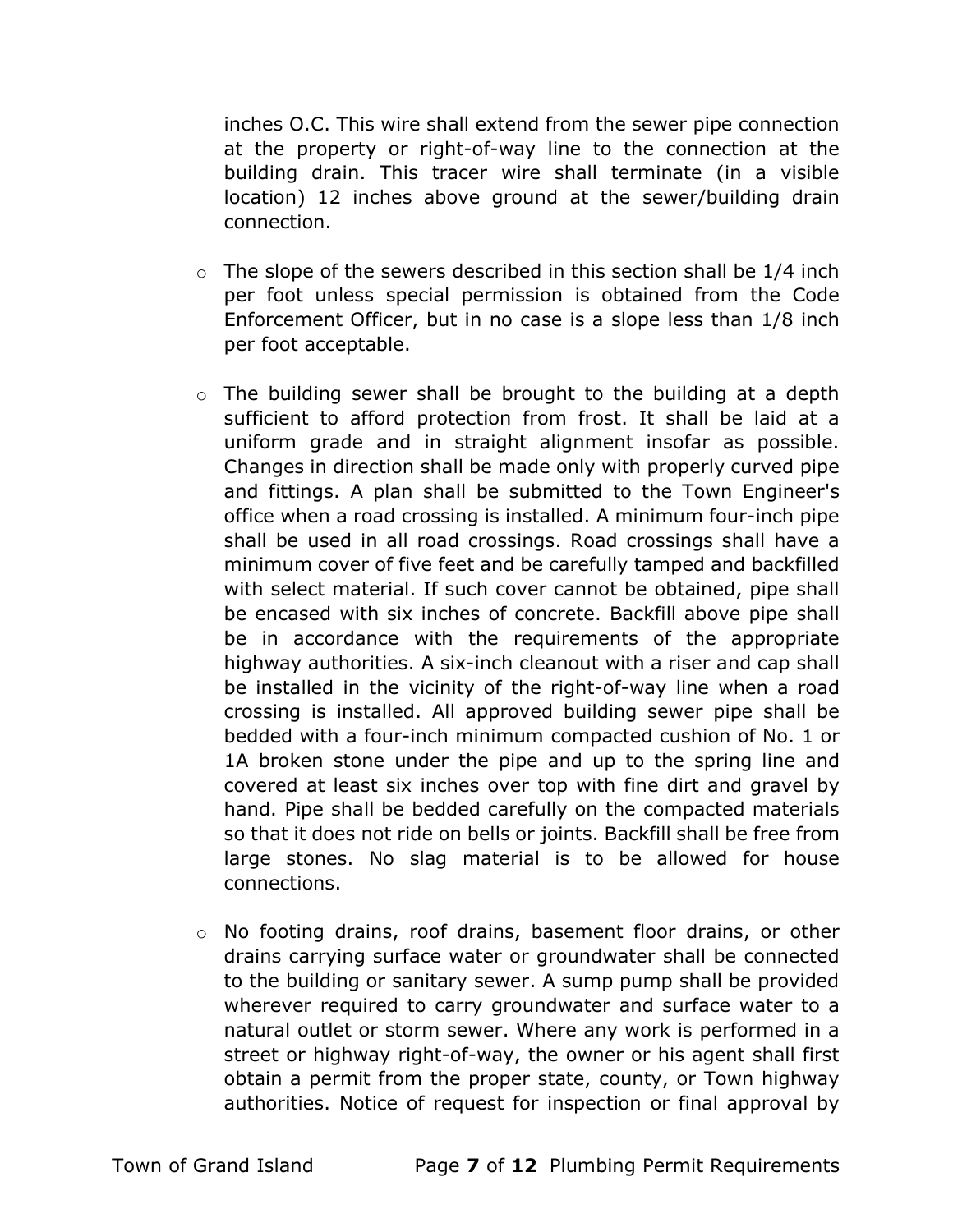highway authorities shall be the responsibility of the owner or his agent. Utility companies are to be notified if work may affect their facilities. The Town shall not be responsible for damage caused by drains connected to the building or sanitary sewer.

- o The applicant for the building sewer permit shall notify the Code Enforcement Officer when the building sewer is ready for inspection and connection to the public sewer. The connection shall be made under the supervision of said Code Enforcement Officer or his representatives. A sanitary drain from any new building shall not be connected to the public sewer until the roof construction of the building is completed and until the interior rough plumbing is completed to the stage that stormwater will be prevented from entering into the sanitary sewer.
- o Each building sewer must be provided with a clean out at house wall end, at sharp changes in direction and at least for every 90 feet of length.
- o All excavations for building or sanitary sewer installations shall be adequately guarded with barricades and lights so as to protect the public from hazard. Streets, sidewalks, parkways, and other public property disturbed in the course of the work shall be restored in a manner satisfactory to the Town Engineer. Ditches and culvert pipes for storm and surface water or other utilities disturbed during installation of sewers shall be replaced to their original condition. All driveways and parking areas shall be backfilled with noncompressible fill and restored to original condition.
- o Vertical pipe fresh-air vents and cleanouts will not be permitted on any building sewer less than 90 feet in length which is connected to a public sewer.
- o Traps will not be permitted on any building sewer which is connected to a public sewer.
- o Before backfilling, all building sewers shall be tested under the supervision of the Town Engineer and/or Code Enforcement Officer. This test shall include all piping from the cleanout Ybranch fitting up to and including the connection to the public sewer. The applicant for the building sewer permit shall be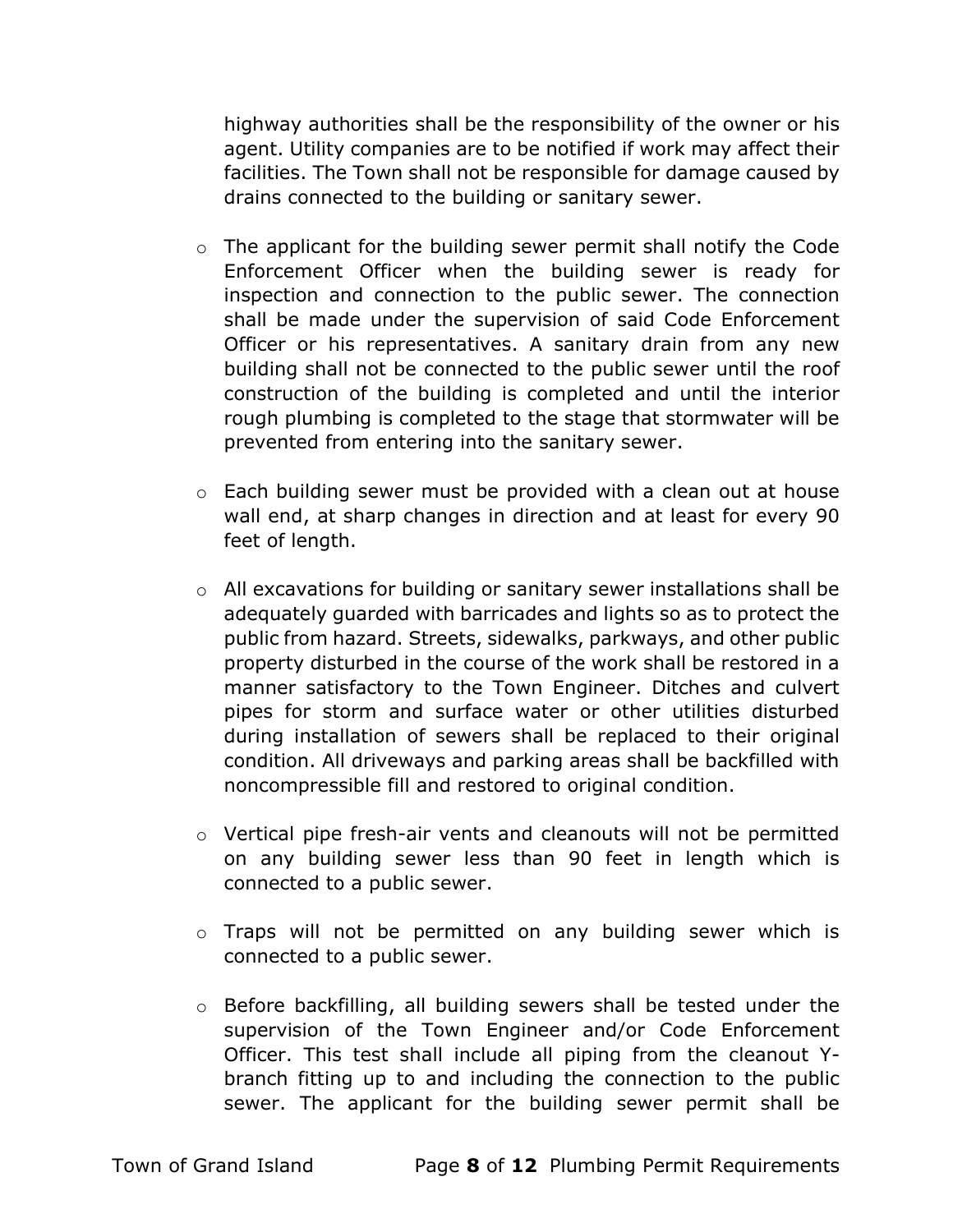responsible for furnishing all labor, material, and equipment for conducting the test and for notifying the Code Enforcement Officer.

- o Variations in these requirements may be made in special circumstances if approved by the Town Board in writing.
- o No person shall discharge or cause to be discharged any stormwater, surface water, groundwater, roof runoff, subsurface drainage, cooling water or unpolluted industrial process waters to any sanitary sewer.
- o Grease, oil and sand interceptors shall be provided when, in the opinion of said Town Engineer, they are necessary for the proper handling of liquid wastes containing grease in excessive amounts, or any flammable wastes, fecal matter, sand and other harmful ingredients; except that such interceptors shall not be required for private living quarters or dwelling units. All interceptors shall be of a type and capacity approved by the Town Engineer and shall be located so as to be readily and easily accessible for cleaning and inspection.
	- Where installed, grease, oil and sand interceptors shall be maintained by the owner, at his expense, in continuously efficient operation at all times.

#### Requirements for Storm Sewers

- o Prohibition of illegal discharges. No person shall discharge or cause to be discharged into any storm sewer any materials other than stormwater except as provided below. The commencement, conduct or continuance of any illegal discharge is prohibited except as described as follows:
	- The following discharges are exempt from discharge prohibitions, unless the Department or the Town has determined them to be substantial contributors of pollutants: water line flushing or other potable water sources, landscape irrigation or lawn watering, existing diverted stream flows, rising groundwater, uncontaminated groundwater infiltration to storm drains, uncontaminated pumped groundwater, foundation or footing drains, crawl space or basement sump pumps, air-conditioning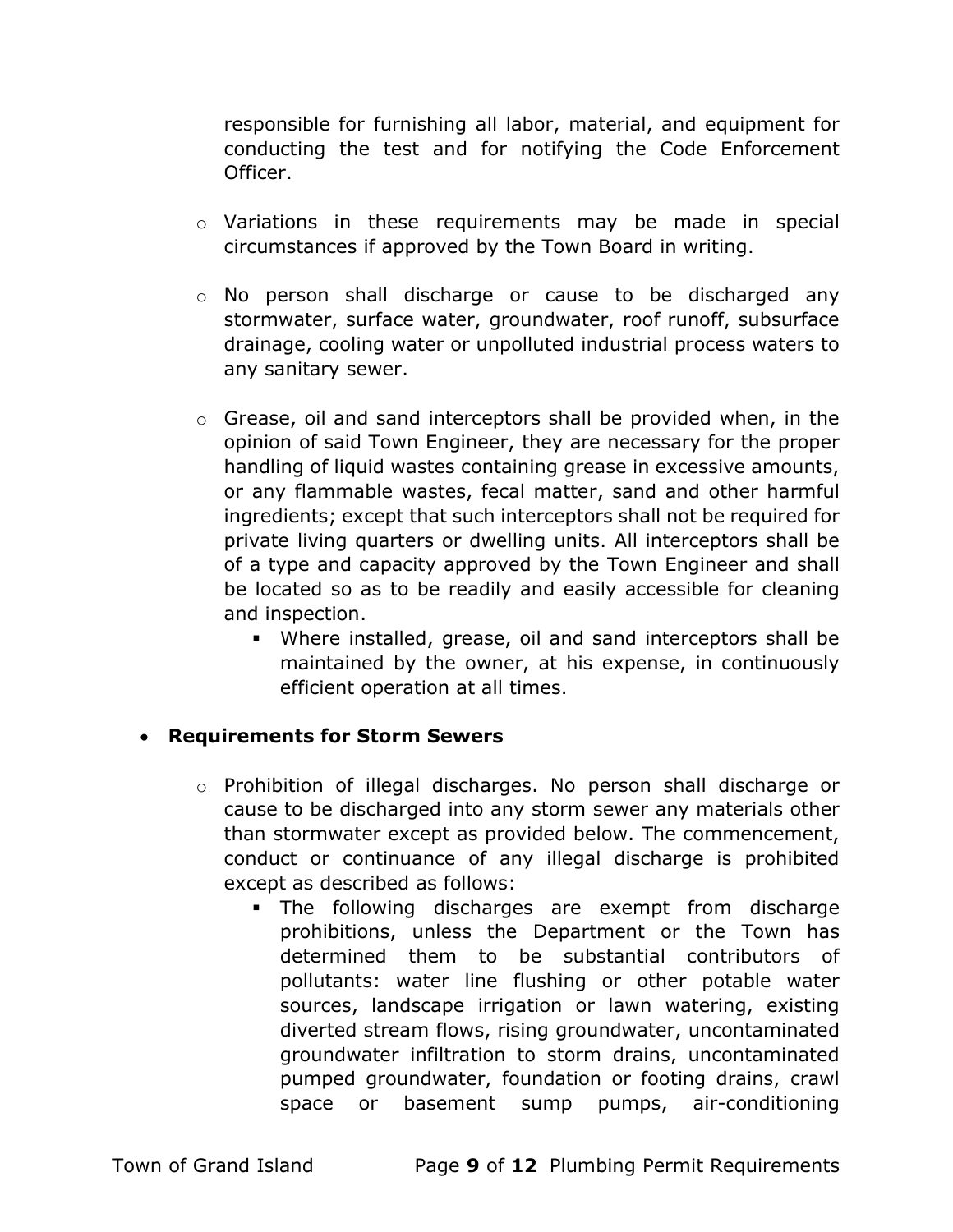condensate, irrigation water, springs, water from individual residential car washing, natural riparian habitat or wetland flows, dechlorinated swimming pool discharges, residential street wash water, water from fire-fighting activities, and any other water source not containing pollutants. Such exempt discharges shall be made in accordance with an appropriate plan for reducing pollutants.

- Discharges approved in writing by the SMO to protect life or property from imminent harm or damage; provided that, such approval shall not be construed to constitute compliance with other applicable laws and requirements, and further provided that such discharges may be permitted for a specified time period and under such conditions as the SMO may deem appropriate to protect such life and property while reasonably maintaining the purpose and intent of this article.
- Dye testing in compliance with applicable state and local laws is an allowable discharge but requires a verbal notification to the SMO prior to the time of the test.
- The prohibition of illegal discharges shall not apply to any discharge permitted under a SPDES stormwater discharge permit, waiver, or waste discharge order issued to the discharger and administered under the authority of the Department, provided that the discharger is in full compliance with all requirements of the permit, waiver, or order and other applicable laws and regulations, and provided that written approval has been granted for any discharge.
- Requirements for Interior Plumbing
	- o Tests and Inspections
		- A rough plumbing inspection and a final plumbing inspection shall be performed by a Code Enforcement Officer.
			- The rough plumbing inspection shall be performed after all the plumbing work that will be concealed is installed but prior to the installation of any insulation or building finishes. Testing as described below shall be performed during the rough plumbing inspection. The Grand Island licensed plumber shall coordinate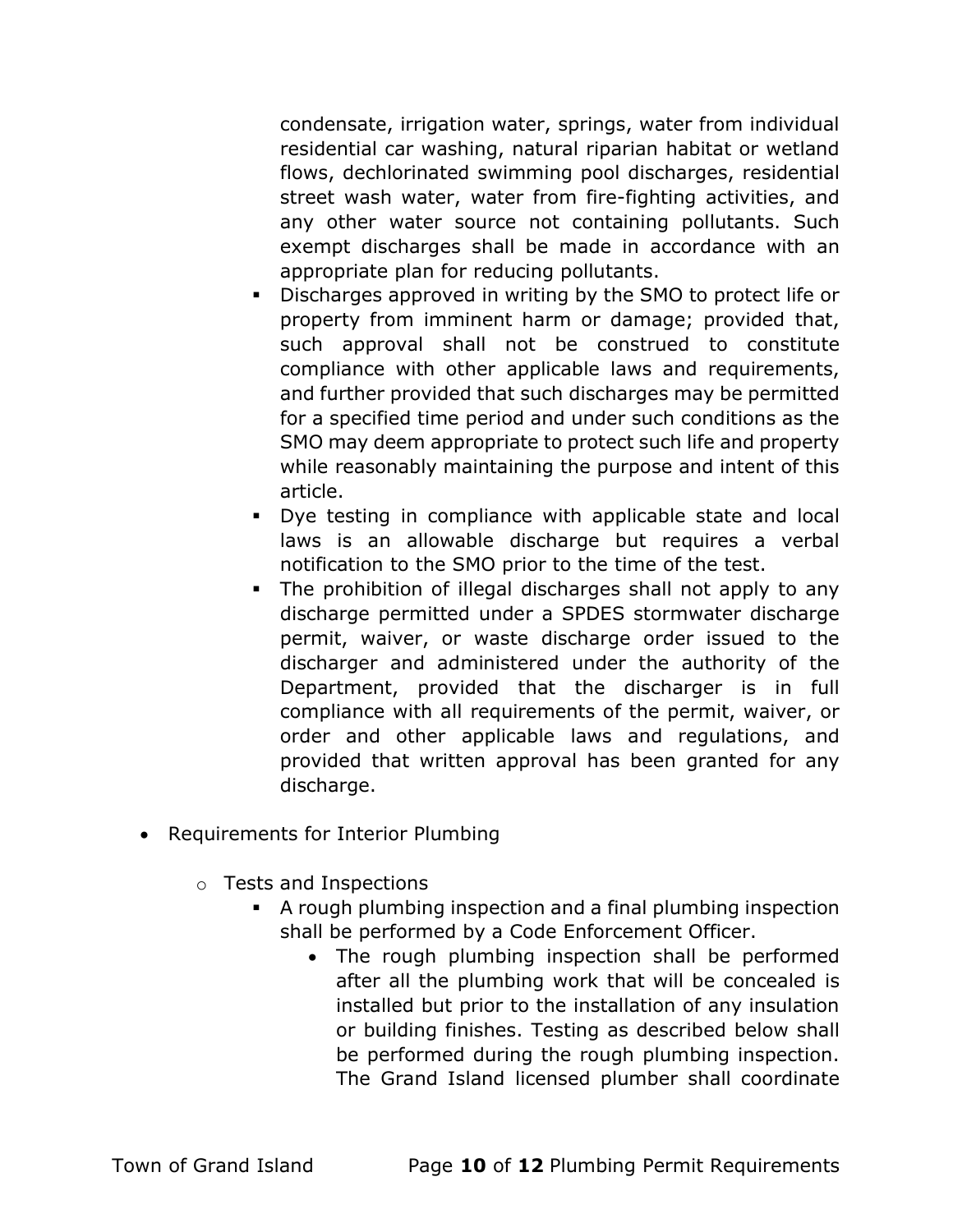with the Code Enforcement Officer to schedule the rough plumbing inspection.

- The final plumbing inspection shall be performed by a Code Enforcement Officer after the project is substantially completed and all the plumbing fixtures are installed and functional. The Grand Island licensed plumber shall coordinate with the Code Enforcement Officer to schedule the final inspection.
- Drainage and Vent Water Test: Water test shall be applied to the drainage system either in its entirety or in sections. If applied to the entire system, all openings in the piping shall be tightly closed, except the highest opening, and the system shall be filled with water to the point of overflow. If the system is tested in sections, each opening shall be tightly plugged except the highest openings in the section under test, and each section shall be filled with water, but sections shall not be tested with less than a 10-foot head of water. In testing successive sections, not less than the upper 10 feet of the next preceding section shall be tested so that no joint or pipe in the building, except the uppermost 10 feet of the system, shall have been submitted to a test of less than a 10-foot head of water. This pressure shall be held for not less than 15 minutes. The system shall then be tight at all points.
	- Note: A 5-foot head of water shall be provided for testing of single-family dwellings and townhouses.
- **•** Drainage and Vent Smoke Test: For under slab plumbing a smoke test is an acceptable alternative to a water test. Where a smoke test is utilized, it shall be made by tightly closing all openings in the piping except for two vertical pipes that are the furthest apart in the system to be tested. At one opening a pungent, thick smoke produced by one or more smoke machines shall be introduced into the system. When the smoke appears at the other opening the opening shall be closed and a pressure equivalent to a 1-inch water column shall be held for a test period of not less than 15 minutes.
- Water Supply System Test: Upon completion of a section of or the entire water supply system, the system, or portion completed, shall be tested and proved tight under a water pressure of not less than the working pressure of the